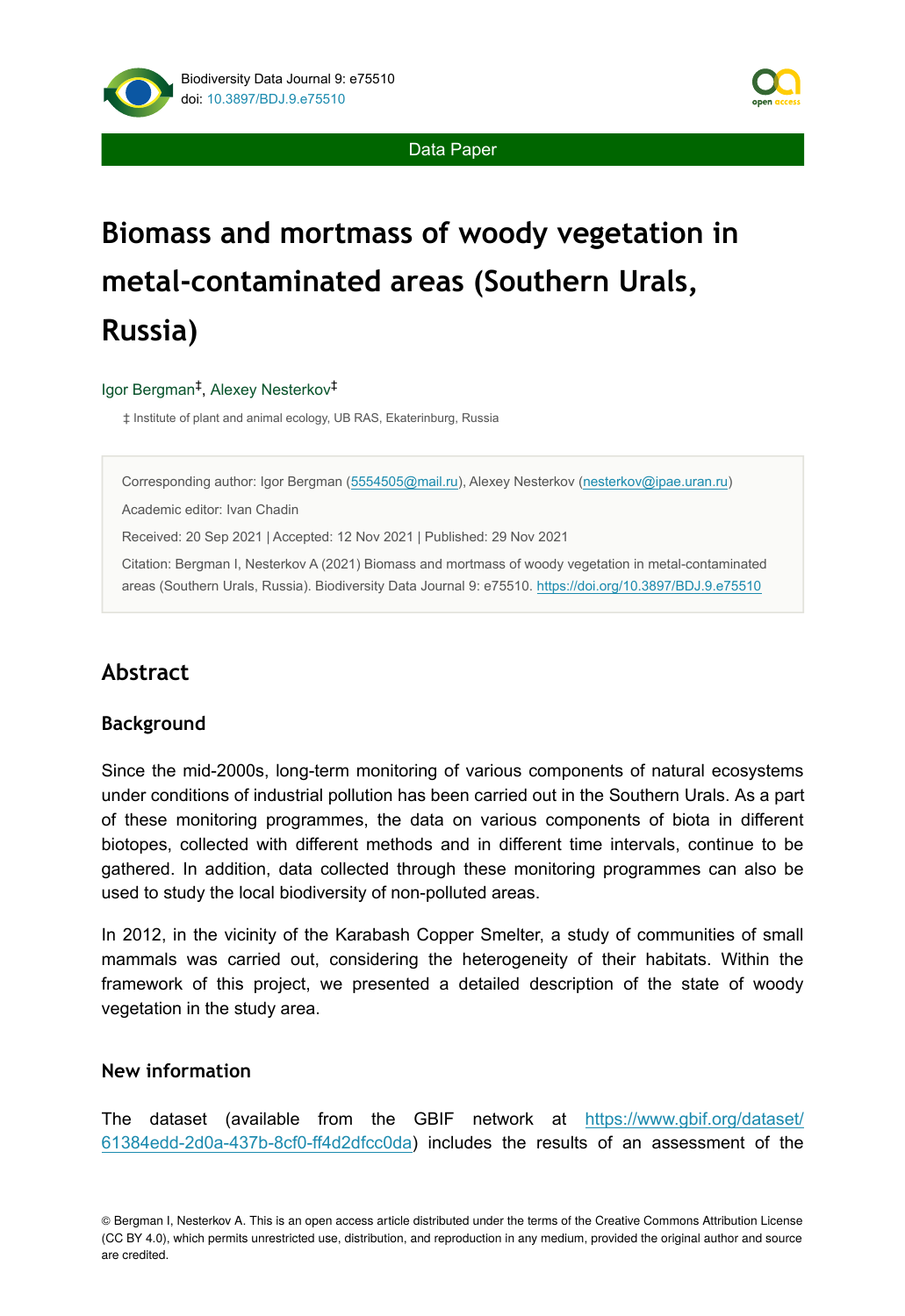woody vegetation biomass at seven habitats (pine, birch and floodplain forests, reed swamp, sparse birch stand, marshy meadow and dump of household waste) of areas with different levels of industrial pollution in the vicinities of the Karabash, the Southern Urals. Karabash Copper Smelter (KCS) is one of Russia's most significant point polluters; the main components of its emissions are heavy metals, dust and sulphur dioxide. Parameters of woody vegetation (diameter at breast height, diameter at root collar level and biomass) were estimated for seven forest elements (forest stand, subcanopy (undergrowth and underwood), half-dead tree of a forest stand and four types of coarse woody debris (downed bole, fragment of downed bole, standing dead tree and stump)) at 41 sampling plots (20 at unpolluted and 21 at polluted areas) and 165 subplots (81 and 84, respectively). The dataset includes 411 sampling events (estimation events of the forest elements at sampling plots and subplots), corresponding to 5786 occurrences (estimations of the woody vegetation components) observed during July 2012. For most woody vegetation components (72%), an estimate of the above-ground phytomass is given. For each sampling event, information on the presence or absence of woody vegetation species at the considered habitats is provided (a total of 1479 occurrences with status "absent"). The dataset can be used for environmental monitoring, sustainable forest management, modelling forest productivity considering global changes, studying the structure and biodiversity of forest cover and assessing forests' carbon-sequestration capacity. In addition, the dataset provides information about different forest ecosystems under the influence of strong industrial pollution.

# **Keywords**

aerial pollution, biodiversity, biomass, biotope, coarse woody debris (CWD), copper smelter, standing dead tree, downed bole, diameter at breast height (DBH), forest stand, mortmass, phytomass, stump, subcanopy

### **Introduction**

To study the reaction of biota's components to technogenic pollution, the biotope that dominates in the region and is represented in the entire pollution gradient is traditionally chosen. As a rule, this approach indicates an apparent decrease in biodiversity, abundance and biological productivity when proceeded towards the source of industrial emissions. However, in reality, the territories subjected to severe technogenic pollution are not a lifeless desert, but a mosaic of various biotopes ([Mukhacheva et al. 2013\)](#page-17-0). Therefore, studying the entire complex of biotopes of contaminated areas, one can come to fundamentally different conclusions of the biota's response to pollution compared to the traditional approach. For example, in the near vicinities of the Karabash Copper Smelter (KCS), significantly degraded, almost lifeless areas coexist and alternate with relatively preserved biotopes that provide a wide range of small mammal species, although their numbers are reduced compared to non-polluted territories. It was shown that this environmental heterogeneity plays a crucial role in the small mammal's diversity preservation under severe technogenic pollution [\(Mukhacheva et al. 2013](#page-17-0)); a similar result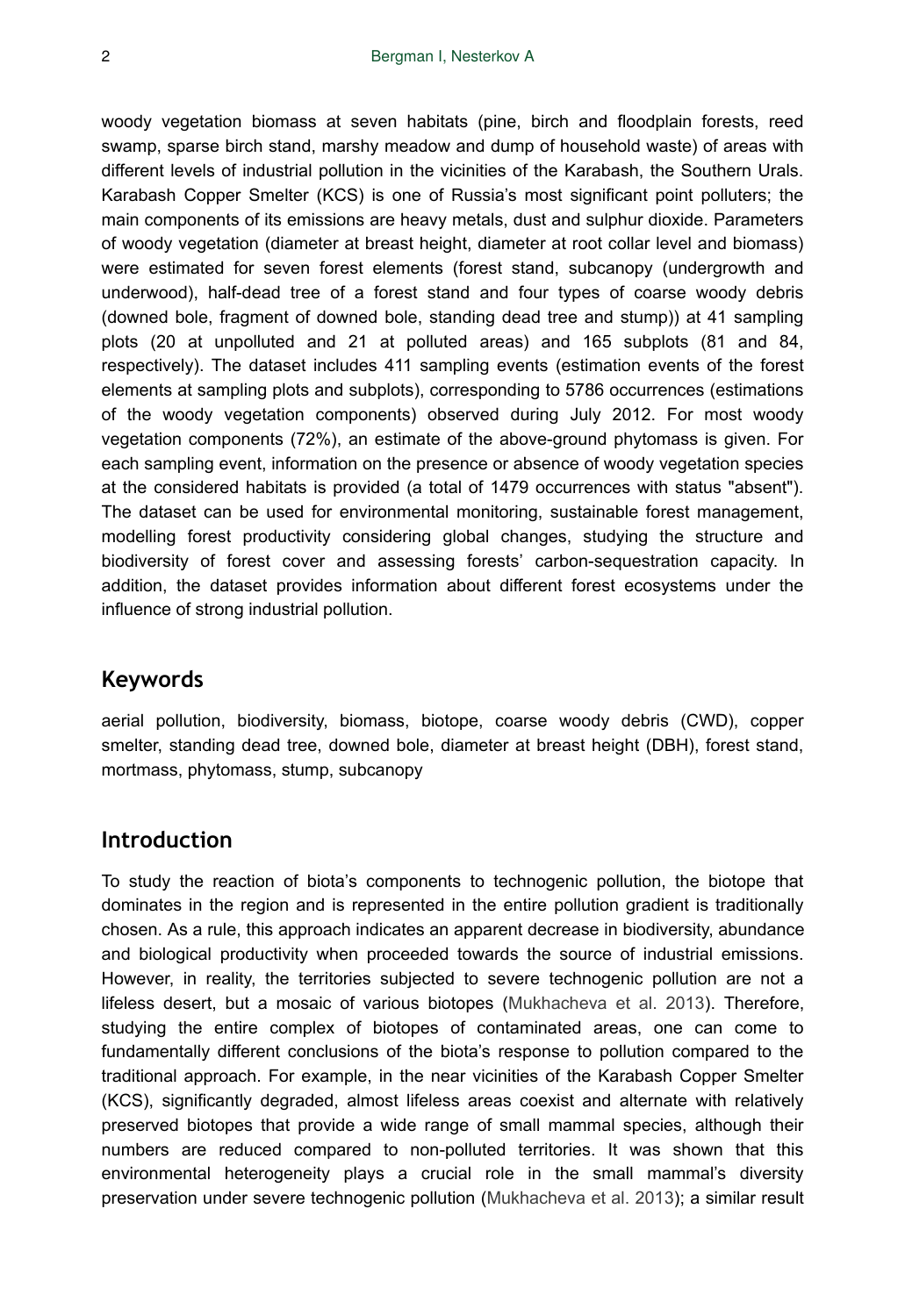was obtained when studying the forest stands. An essential indicator of the forest stand's state, the proportion of large trees (diameter at breast height is more than 20 cm) in pine and birch forests near the KCS was decreased as expected. However, on the contrary, in the floodplain stands of the polluted territory, the proportion of large trees increased and, in sparse birch stands, did not differ in the pollution gradient ([Bergman et al. 2013\)](#page-16-0).

The dataset includes information on the main woody vegetation parameters in seven types of habitats in areas with different levels of technogenic pollution. The presented data provide an opportunity to analyse the resistance of woody vegetation to technogenic pollution, considering the heterogeneity within the studied areas. The dataset contains the following parameters: species diversity and the number of woody plants, trunk diameters, above-ground phytomass (for living representatives) and mortmass of trunks (for dead representatives).

For most woody vegetation elements (72%) represented in the dataset, an estimate of the above-ground phytomass is given. The forest phytomass is the main parameter that determines the course of processes in forest ecosystems. It is used for environmental monitoring, sustainable forest management, modelling forest productivity taking into account global changes, studying the structure and biodiversity of forest cover and assessing forests' carbon-sequestration capacity ([Fowler et al. 2002](#page-16-1)).

The dataset provides information for studying the regularities of the biogenic carbon cycle as the main component of the global carbon cycle, the most crucial problem of modern ecology. This direction has acquired particular relevance in recent years in connection with regional and global climate changes. An assessment of the carbon balance is impossible without correct data on its content in each of the pools of the forest ecosystem, in particular, in the above-ground phytomass and mortmass of woody vegetation. For each of the biotopes presented in the dataset, coarse woody debris (CWD) is considered. CWD is understood as the dead matter of tree trunks (standing dead trees, downed boles, stumps) of all stages of decomposition, up to its transition to detritus. CWD is also a source of nutrients entering the soil, a source of food, a habitat for many species of animals, plants and fungi [\(Stokland et al. 2012,](#page-17-1) [Bobkova et al. 2015](#page-16-2)). Interest in the study of CWD is not accidental and is due to its importance in the analysis of carbon sequestration processes ( [Karjalainen and Kuuluvainen 2002,](#page-16-3) [Zamolodchikov 2009](#page-17-2)), as well as in the development of programmes for the conservation of forest ecosystem biodiversity ([Siitonen 2001](#page-17-3), [Stokland](#page-17-1) [et al. 2012\)](#page-17-1). Considering, on the one hand, the apparent need for correct estimates of all components of the carbon balance and, on the other hand, the fact that industrially polluted areas are convenient for analysing the ecosystems resilience to strong impacts, the presented dataset has a "direct access" to operational issues of regional and global environmental changes discussed by the scientific community.

# **Project description**

**Study area description:** The Ural Mountains are a north-south-orientated mountain system in the Urals, located between the East European and West Siberian plains. The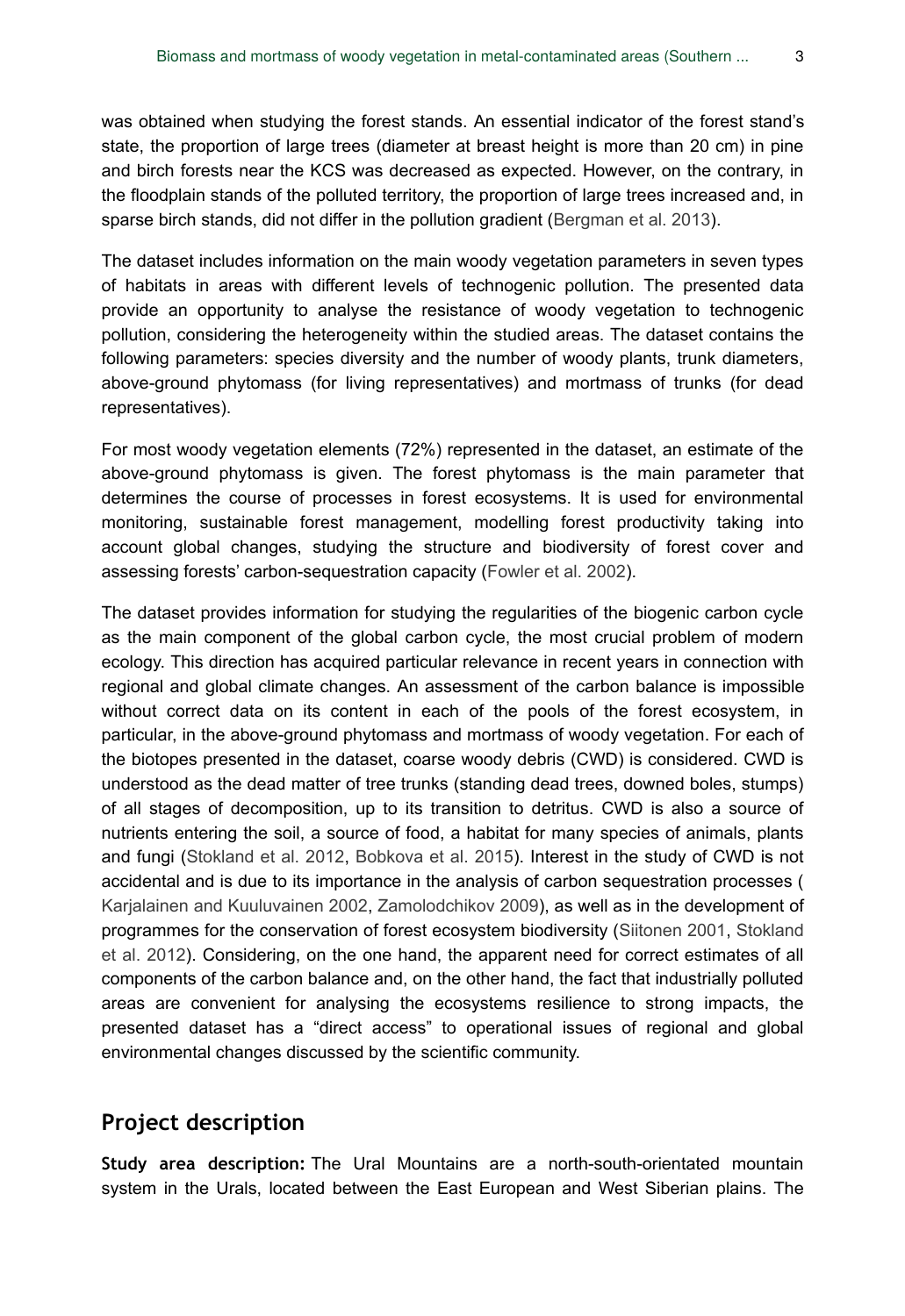study area is located in the lowest uplands (300–400 m altitude above sea level) in the southern taiga subzone. The prevailing forest types are herb pineries and secondary grass herb birch forests with linden, aspen and larch populations. The main soil types are brown mountain-forest and forest soils, grey soils, mountain-forest and mountain-podzol chernozems. The climate is continental, moderately cold. The annual temperature is 1.8°C and the average precipitation is 450–550 mm. The duration of the vegetation period is 160–170 days and the average height of the snow cover is about 40 cm.



#### Figure 1. doi

Location of the studied habitats at non-polluted and polluted areas in the vicinities of Karabash Copper Smelter, Southern Urals (data from Open Street Map; abbreviations of the habitats correspond to those in the dataset and Table [1](#page-3-0)).

#### <span id="page-3-0"></span>Table 1.

Habitat types and location of the sampling plots (coordinates of centres are given; dash denotes absence of the sampling plot: only two plots were established at the reed swamp of non-polluted area).

| <b>Habitat</b>      |                  | <b>Non-polluted sites</b> |                            |                          | <b>Polluted sites</b> |                             |                     |                        |
|---------------------|------------------|---------------------------|----------------------------|--------------------------|-----------------------|-----------------------------|---------------------|------------------------|
|                     | Sampling<br>plot | Decimal<br>longitude      | <b>Decimal</b><br>latitude | Elevation.<br>$m$ a.s.l. | Sampling<br>plot      | <b>Decimal</b><br>longitude | Decimal<br>latitude | Elevation.<br>m a.s.l. |
| Pine forest         | $b-PF-1$         | 55.3437                   | 60.2078                    | 296                      | $i-PF-1$              | 55.4282                     | 60.2547             | 298                    |
| (PF)                | $b-PF-2$         | 55.3441                   | 60.2091                    | 320                      | $i$ -PF-2             | 55.4280                     | 60.2559             | 312                    |
|                     | $b-PF-3$         | 55.3437                   | 60.2097                    | 307                      | $i$ -PF-3             | 55.4272                     | 60.2564             | 303                    |
| <b>Birch forest</b> | $b-BF-1$         | 55.3226                   | 60.2263                    | 366                      | $i-BF-1$              | 55.4993                     | 60.2609             | 350                    |
| (BF)                | $b-BF-2$         | 55.3223                   | 60.2262                    | 335                      | $i-BF-2$              | 55.4991                     | 60.2607             | 360                    |
|                     | $b-BF-3$         | 55.3222                   | 60.2259                    | 361                      | $i$ -BF-3             | 55.4985                     | 60.2607             | 367                    |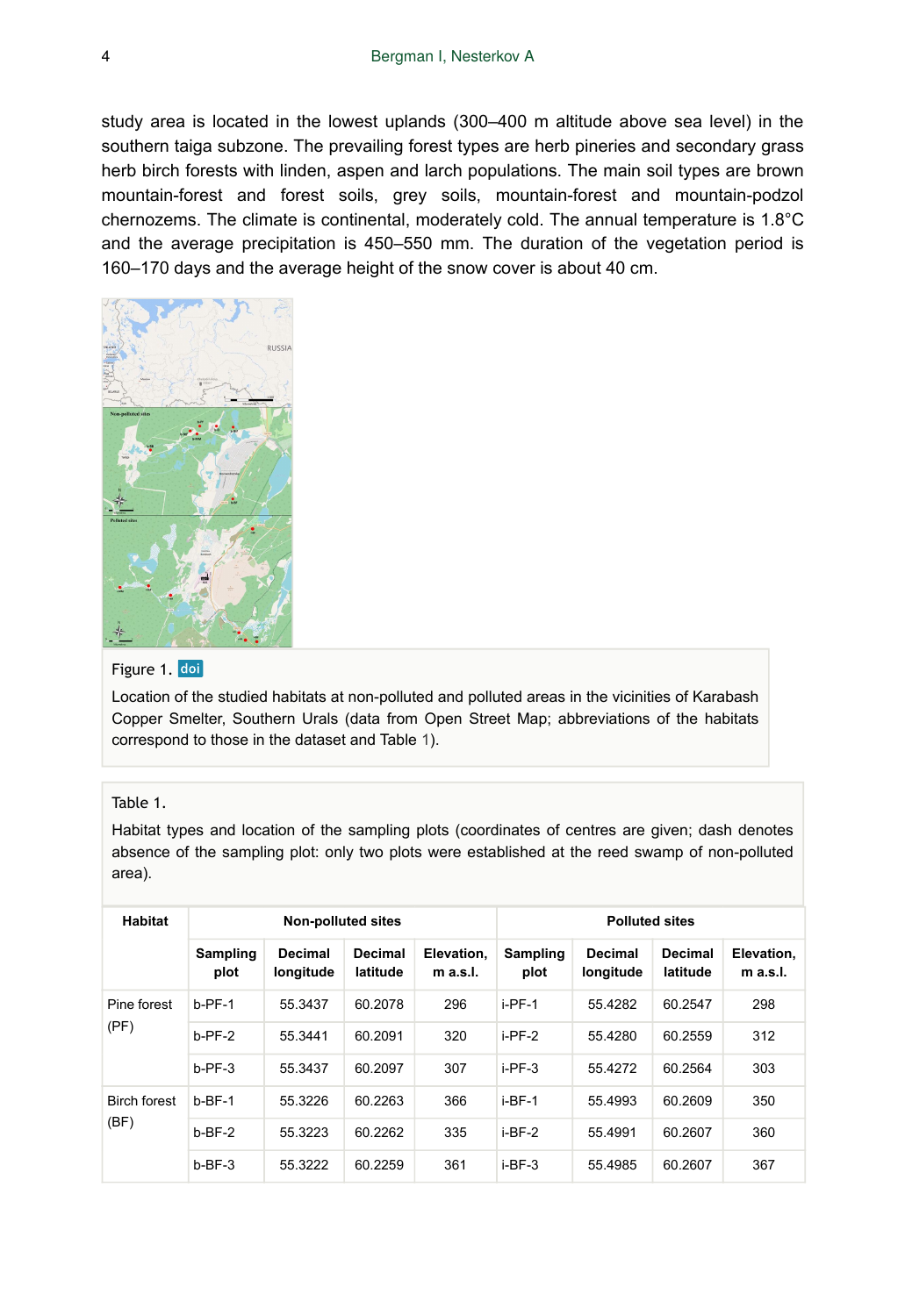| <b>Habitat</b>       |                          | <b>Non-polluted sites</b> |                          |                          | <b>Polluted sites</b> |                             |                     |                          |
|----------------------|--------------------------|---------------------------|--------------------------|--------------------------|-----------------------|-----------------------------|---------------------|--------------------------|
|                      | <b>Sampling</b><br>plot  | Decimal<br>longitude      | Decimal<br>latitude      | Elevation,<br>$m$ a.s.l. | Sampling<br>plot      | <b>Decimal</b><br>longitude | Decimal<br>latitude | Elevation,<br>$m$ a.s.l. |
| Floodplain           | $b-BIF-1$                | 55.3436                   | 60.2257                  | 287                      | i-BIF-1               | 55.4232                     | 60.2714             | 279                      |
| forest<br>(BIF)      | $b-BIF-2$                | 55.3440                   | 60.2270                  | 294                      | $i-BIF-2$             | 55.4238                     | 60.2717             | 283                      |
|                      | $b-BIF-3$                | 55.3437                   | 60.2281                  | 305                      | i-BIF-3               | 55.4232                     | 60.2733             | 276                      |
| Reed                 | $b$ -BB-1                | 55.3365                   | 60.1823                  | 297                      | i-BB-1                | 55.4565                     | 60.1695             | 329                      |
| swamp<br>(BB)        | $b - BB - 2$             | 55.3371                   | 60.1825                  | 296                      | $i-BB-2$              | 55.4564                     | 60.1695             | 330                      |
|                      | $\overline{\phantom{a}}$ | ۰                         | $\overline{\phantom{a}}$ | $\overline{\phantom{a}}$ | $i-BB-3$              | 55.4566                     | 60.1697             | 331                      |
| Sparse               | $b-BtF-1$                | 55.3435                   | 60.2062                  | 296                      | i-BtF-1               | 55.4623                     | 60.1432             | 320                      |
| birch stand<br>(BtF) | $b-BtF-2$                | 55.3428                   | 60.2055                  | 288                      | i-BtF-2               | 55.4621                     | 60.1440             | 321                      |
|                      | $b-BtF-3$                | 55.3427                   | 60.2048                  | 296                      | i-BtF-3               | 55.4613                     | 60.1441             | 324                      |
| Marshy               | $b-MM-1$                 | 55.3426                   | 60.2076                  | 297                      | i-MM-1                | 55.4610                     | 60.1108             | 339                      |
| meadow<br>(MM)       | $b-MM-2$                 | 55.3424                   | 60.2056                  | 301                      | i-MM-2                | 55.4607                     | 60.1101             | 337                      |
|                      | $b-MM-3$                 | 55.3433                   | 60.2061                  | 291                      | i-MM-3                | 55.4610                     | 60.1092             | 337                      |
| Waste dump           | $b-D-1$                  | 55.3437                   | 60.2171                  | 289                      | $i$ -D-1              | 55.4319                     | 60.2498             | 289                      |
| (D)                  | $b-D-2$                  | 55.3443                   | 60.2176                  | 290                      | $i-D-2$               | 55.4317                     | 60.2495             | 292                      |
|                      | $b-D-3$                  | 55.3435                   | 60.2178                  | 292                      | $i$ -D-3              | 55.4322                     | 60.2500             | 291                      |

# **Sampling methods**

**Study extent:** The study was carried out in vicinities of the Karabash Copper Smelter (55.469 N, 60.209 E), located within the City of Karabash (90 km northwest of Chelyabinsk, Southern Urals). A total of 41 sampling plots were established in seven types of habitats: pine, birch and floodplain forests, reed swamp, sparse birch stand, marshy meadow and dump of household waste. All habitats were surveyed using six sampling plots, except for the reed swamp (five plots). The study was completed in July 2012.

#### **Sampling description: The survey of forest woody vegetation at sampling plots**

The survey of forest woody vegetation is the leading and only method of accounting for forest resources, making possible the quantitative and qualitative evaluation of the forest health.

During the survey, we identified the following forest elements (according to [Harmon et al.](#page-16-4) [2004](#page-16-4)):

1. the forest stand – living trees with a diameter at breast height (DBH) of more than 5 cm;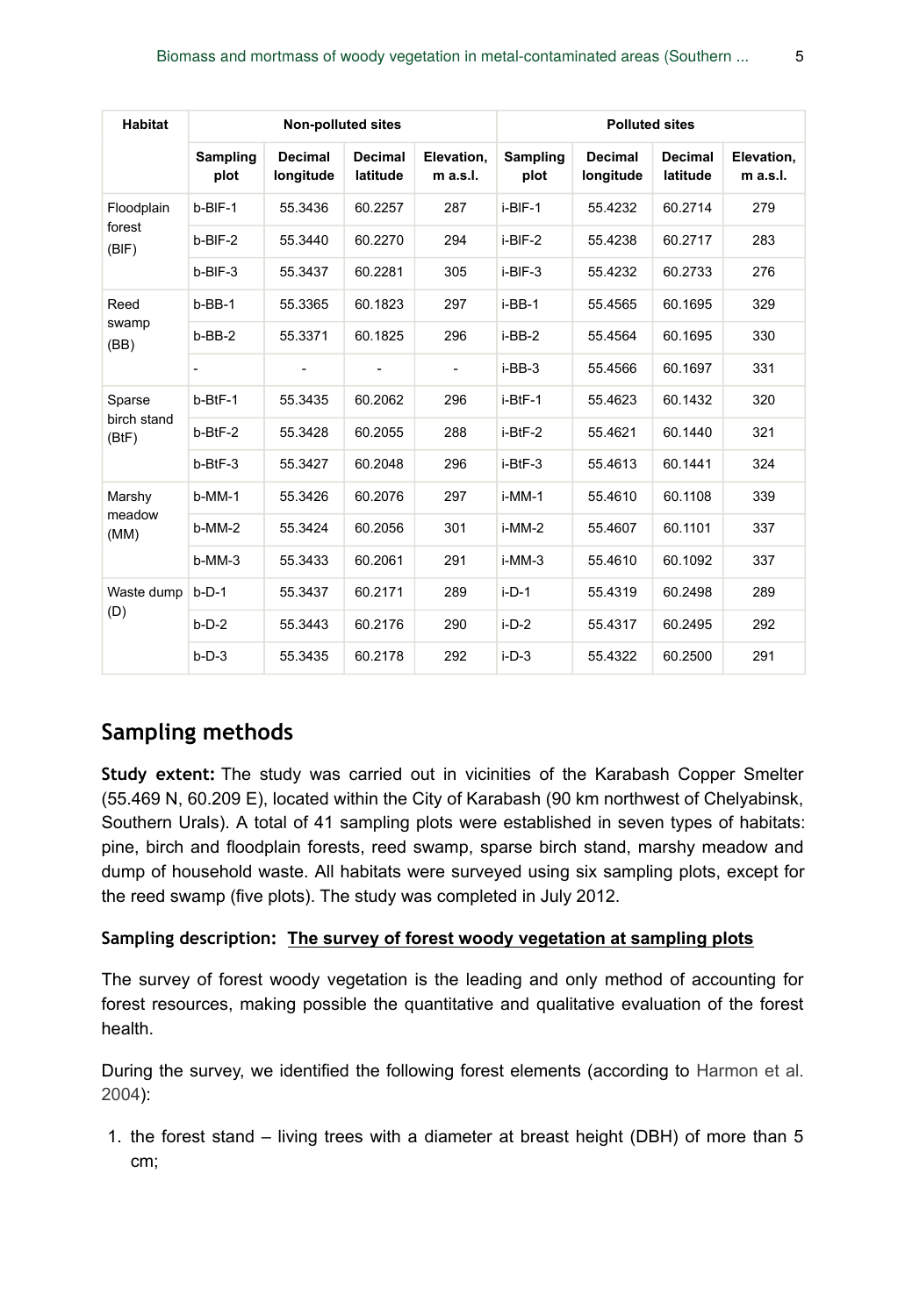- 2. the subcanopy all living trees with DBH of less than 5 cm and height of more than 10 cm; this forest element includes the undergrowth (trees, capable of forming the forest stand) and underwood (bushes, not capable of forming the forest stand);
- 3. the half-dead tree the main trunk of which died, but branches with leaves emerge from the dormant buds preserved at the trunk. All detected trees were assigned to the forest stand;
- 4. the standing dead tree dead but not fallen trees with a DBH no less than 5 cm and height more than 2 m;
- 5. the stump lower part of the dead tree trunk, less than 2 m in height. The diameter was usually measured at the point of breaking of a tree trunk;
- 6. the downed bole a fallen/hung tree trunk (or part of it), which is entirely within the sampling plot;
- 7. the fragment of a downed bole  $-$  a fallen tree trunk (or part of it), which is partially within the sampling plot (only the part within the plot was taken into account).

The information about the forest element type is encoded in the eventID and occurrenceID. The authors tried to establish the sampling plots so that the anthropogenic impact (recreation, grazing, felling, haymaking) was minimal. Three sampling plots with a size of  $25 \times 25$  m were established within each type of habitat, except for the reed swamp (two plots at the unpolluted area, see Table [1](#page-3-0)). When the habitat configuration did not allow arranging a rectangular sampling plot, its size could vary within  $471-691$  m<sup>2</sup>. Complete estimation of forest woody vegetation was performed at each site in both the subcanopy and forest stand. The trees in the forest stand were estimated throughout the entire sampling plot. An estimation of trees in the subcanopy was carried out at 1–10 subplots of 1–34  $m<sup>2</sup>$  selected within the sampling plot, depending on the biotope (Table [2](#page-5-0)).

<span id="page-5-0"></span>

| Table 2 |  |  |  |
|---------|--|--|--|
|---------|--|--|--|

Numbers of sampling plots and subplots in different habitats at non-polluted and polluted areas.

| Habitat                     | Area of<br>pollution | Number of<br>sampling plots | Number of subplots<br>at each sampling plot | Size of<br>subplots, m | Remarks                                                                     |
|-----------------------------|----------------------|-----------------------------|---------------------------------------------|------------------------|-----------------------------------------------------------------------------|
| <b>Birch forest</b><br>(BF) | Non-<br>polluted     | 3                           | $9(3 \times 3)$                             | $5 \times 5$           |                                                                             |
|                             | Polluted             | 3                           | $9(3 \times 3)$                             | $5 \times 5$           | Heaps of dry branches,<br>data on which are not<br>included in the dataset. |
| Pine forest<br>(PF)         | Non-<br>polluted     | 3                           | $9(3 \times 3)$                             | $5 \times 5$           |                                                                             |
|                             | Polluted             | 3                           | $9(3 \times 3)$                             | $5 \times 5$           | The local population<br>probably withdraws some<br>downed boles.            |
| Floodplain<br>forest (BIF)  | Non-<br>polluted     | 3                           | $9(3 \times 3)$                             | $5 \times 5$           |                                                                             |
|                             | Polluted             | 3                           | $9(3 \times 3)$                             | $5 \times 5$           | Some downed boles with<br>saw marks.                                        |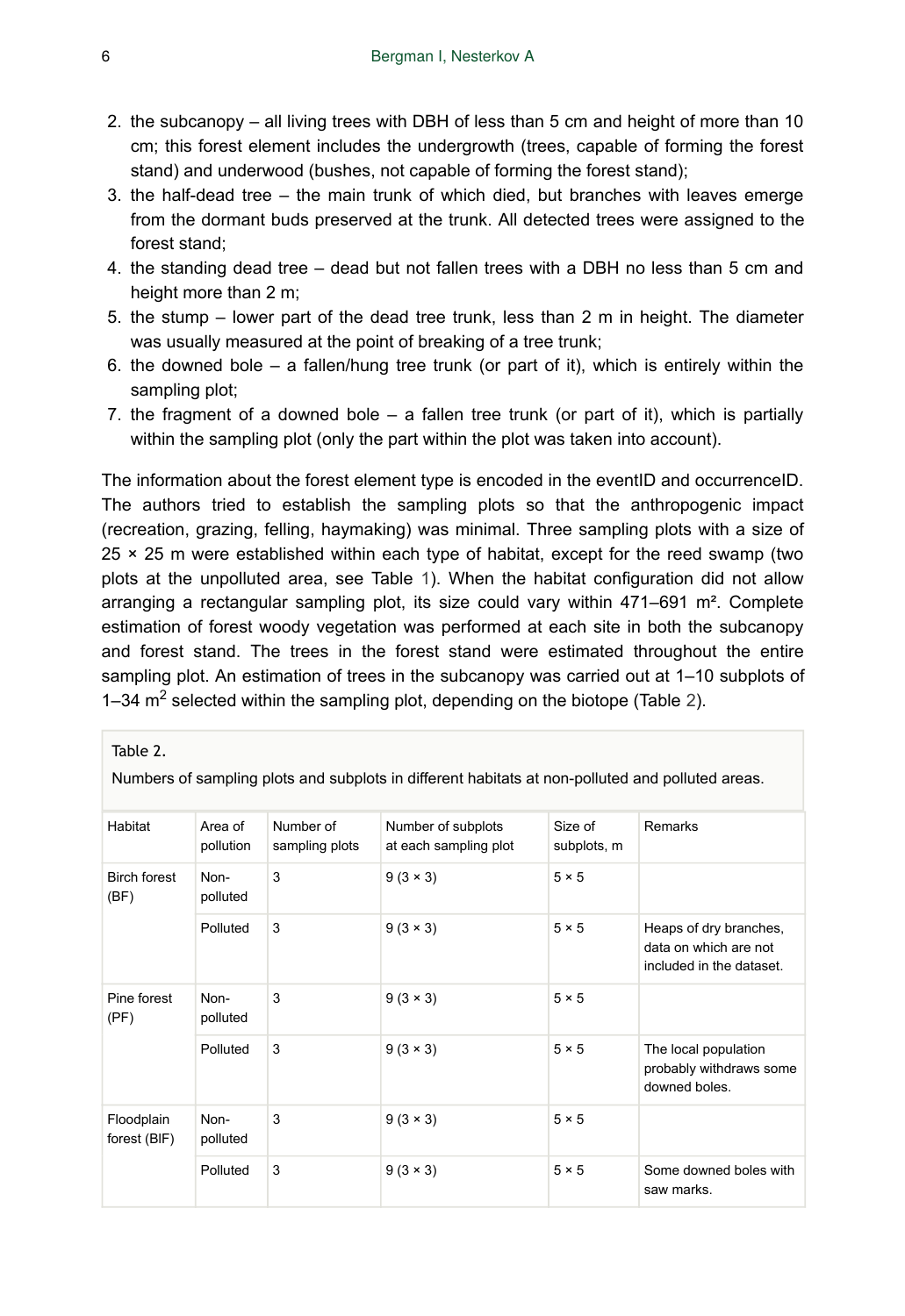| Habitat                     | Area of<br>pollution | Number of<br>sampling plots | Number of subplots<br>at each sampling plot | Size of<br>subplots, m | Remarks                                                                            |
|-----------------------------|----------------------|-----------------------------|---------------------------------------------|------------------------|------------------------------------------------------------------------------------|
| Reed swamp<br>(BB)          | Non-<br>polluted     | 2                           | $6(2 \times 3)$                             | $5 \times 5$           |                                                                                    |
|                             | Polluted             | 3                           | $9(3 \times 3)$                             | $5 \times 5$           |                                                                                    |
| Sparse birch<br>stand (BtF) | Non-<br>polluted     | 3                           | $30(3 \times 10)$                           | $1 \times 1$           | Periodic grass mowing.<br>Heaps of dry branches<br>not included in the<br>dataset. |
|                             | Polluted             | 3                           | $30(3 \times 10)$                           | $1 \times 1$           |                                                                                    |
| Marshy<br>meadow            | Non-<br>polluted     | 3                           | $15(3 \times 5)$                            | $13 \times 6$          | Periodic grass mowing.                                                             |
| (MM)                        | Polluted             | 3                           | $15(3 \times 5)$                            | $13 \times 6$          |                                                                                    |
| Waste dump<br>(D)           | Non-<br>polluted     | 3                           | $3(3 \times 1)$                             | $8.4 \times 4.0$       |                                                                                    |
|                             | Polluted             | 3                           | $3(3 \times 1)$                             | $8.4 \times 4.0$       |                                                                                    |

The distance between the sampling plots in the birch, pine and floodplain forests and the sparse birch stand was 15–40 m. Therefore, subplots in these habitats were arranged randomly: the site was divided into equal squares  $5\times 5$  m  $(1\times 1$  m for the sparse birch stand); each square was assigned a number. Then, three cards (except for some cases, see Table [2\)](#page-5-0) with a number were selected randomly and the corresponding subplots within the sampling plot were approved. The reed swamp and marshy meadow were of limited size: in these habitats, the distance between sampling plots was several metres; in some cases, plots were adjacent to each other. The location of subplots within the sampling plot was uniform. For the waste dump, only one subplot within each sampling plot was established at places where above-ground vegetation was detected.

In the forest stand, a caliper with a scale up to 1 cm was used to measure the trunk diameters. Tree specimens with a diameter at breast height (1.3 m) equal to 5 cm or more were taken into account. Diameter measurements were taken in two mutually perpendicular directions, with the subsequent calculation of the arithmetic mean diameter. The diameters of the standing dead trees and half-dead trees were measured in the same way. The stump diameters were measured at the fracture point using a caliper in two mutually perpendicular directions. Stumps with a base diameter of more than 5 cm were taken into account. Next, the diameter of the subcanopy trees was measured at the level of the root collar using a pole caliper with an accuracy of 0.1 cm. Finally, the downed boles and fragments of downed boles were measured using a caliper: the base and the top diameters of the downed boles (cm) and its length (m) were measured.

The volume of downed bole  $(V_{\text{dbole}})$  was calculated using a modified truncated cone volume equation:

 $V_{\text{dbole}}$ =1/3 $\pi \times H(R^2_{\text{base}} + R_{\text{base}} \times R_{\text{top}} + R^2_{\text{top}})$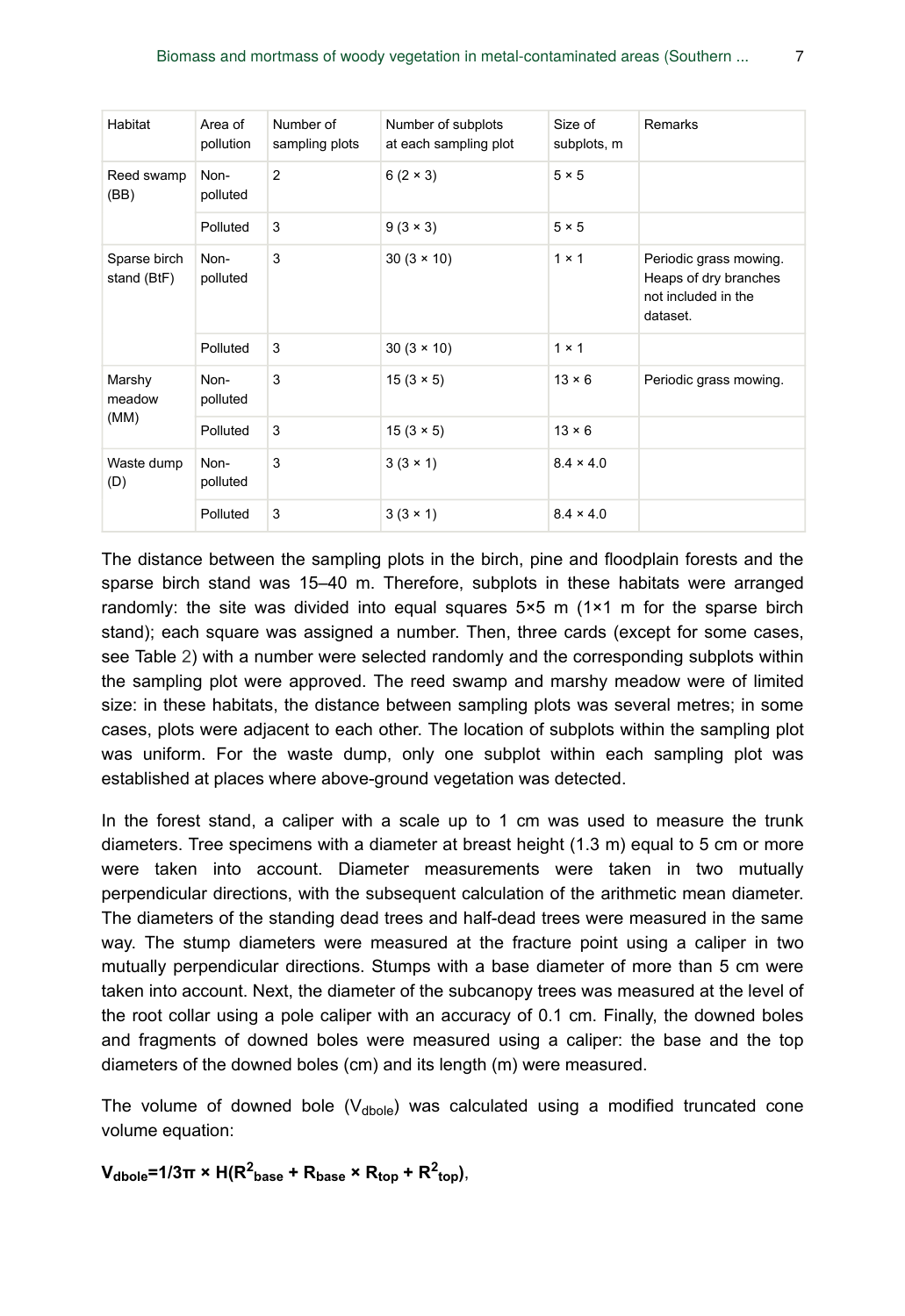where H – length of a downed bole, m;  $\mathsf{R}_{\text{base}}$  – base radius of a downed bole, m;  $\mathsf{R}_{\text{top}}$  – top radius of a downed bole, m (these three parameters are not included in the dataset, but are available upon request). The advantage of this formula is its simplicity (only three parameters are involved) and forest ecologists widely use it to assess downed bole biomass rapidly. The volume  $(m^3)$  of each downed bole that falls within the sampling plot (a whole or a fragment) was calculated.

To calculate the above-ground phytomass of trees of the forest stand, subcanopy and standing dead trees in each habitat type, we used our data obtained and published earlier, which represent a detailed characterisation of the model trees ([Usoltsev et al. 2012](#page-17-4)). A detailed description of the methods for determining the above-ground phytomass of model trees is given below. These data served as the basis for constructing regression equations and subsequent evaluation of the above-ground phytomass of each tree specimen in each habitat type.

For tree species of the forest stand, subcanopy and standing dead trees, the calculation of the parameters of the regression equations were performed by the formula ([Kofman 1986](#page-16-5)):

## $P_{\text{phytomass}} = a_1 \times D^{a_2}$ ,

where P<sub>phytomass</sub> – absolute dry above-ground phytomass of the plant, kg; D – diameter of the trunk, cm (for forest stand and standing dead trees measured at the height of 1.3 m, for subcanopy measured at root collar level);  $a_1$  and  $a_2$  – constants of the equation. This type of regression is considered to be the most biologically determined ([Kofman 1986\)](#page-16-5). Equation constants are selected by the non-linear estimation method (Levenberg-Macwardt algorithm). The procedure is implemented in STATISTICA v.8.0. Thus, the biomass of each woody plant can be efficiently and reliably estimated by the size of the trunk diameter using the presented dependence equations (Table [3\)](#page-7-0).

#### <span id="page-7-0"></span>Table 3.

Constants ( $a_1$  and  $a_2$ ) of regression equations for woody vegetation species of the different forest elements (constants are selected by Levenberg-Macwardt algorithm;  $R^2$  – coefficient of determination, n – number of sampling units (trees)).

| Forest<br>element | <b>Species</b>                    | a <sub>1</sub>             | a <sub>2</sub> | $R^2$ | n  | Collected at                              | Source                  |
|-------------------|-----------------------------------|----------------------------|----------------|-------|----|-------------------------------------------|-------------------------|
| Subcanopy         | Chamaecytisus<br>ruthenicus       | $0.040593$ 2.17829 0.94    |                |       | 17 | Chelyabinskaya oblast',<br>Southern taiga | Usoltsey et<br>al. 2012 |
|                   | Sorbus aucuparia                  | $0.025749$ 3.28474 0.99 12 |                |       |    | Chelyabinskaya oblast',<br>Southern taiga | Usoltsey et<br>al. 2012 |
|                   | Sorbus aucuparia<br>(large trees) | $0.050513$ 2.69275 0.99    |                |       | 4  | Sverdlovskaya oblasť,<br>Southern taiga   | Usoltsey et<br>al. 2018 |
|                   | Rubus idaeus                      | 0.01467                    | 2.00523 0.71   |       | 6  | Sverdlovskaya oblasť,<br>Southern taiga   | Usoltsey et<br>al. 2012 |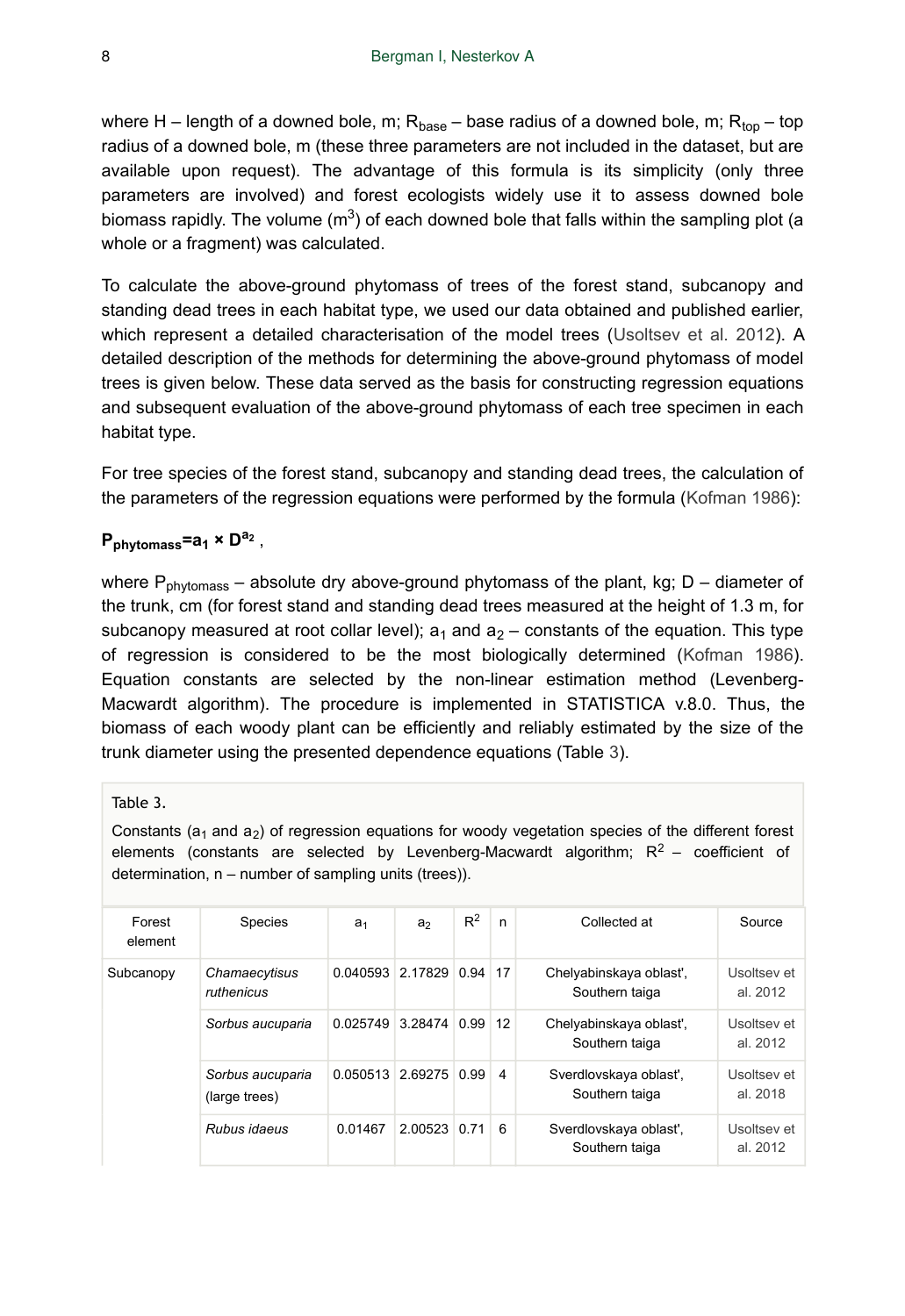| Forest<br>element      | <b>Species</b>                | a <sub>1</sub>   | a <sub>2</sub> | $R^2$     | n              | Collected at                                                  | Source                  |
|------------------------|-------------------------------|------------------|----------------|-----------|----------------|---------------------------------------------------------------|-------------------------|
|                        | Rosa majalis                  | 0.060674 2.78288 |                | $0.95$ 10 |                | Chelyabinskaya and<br>Sverdlovskaya oblasť,<br>Southern taiga | Usoltsev et<br>al. 2012 |
|                        | Pinus sylvestris              | 0.017878 2.92874 |                | $0.97$ 27 |                | Chelyabinskaya oblast',<br>Southern taiga                     | Usoltsev et<br>al. 2012 |
|                        | Betula sp.                    | 0.023576 3.15147 |                | 0.96      | 18             | Chelyabinskaya oblast',<br>Southern taiga                     | Usoltsev et<br>al. 2012 |
|                        | Populus tremula               | 0.03445          | 3.08644        | 0.90      | 12             | Chelyabinskaya oblast',<br>Southern taiga                     | Usoltsev et<br>al. 2012 |
|                        | Alnus incana                  | 0.017657         | 3.27133 0.99   |           | $\overline{7}$ | Chelyabinskaya oblast',<br>Southern taiga                     | Usoltsev et<br>al. 2012 |
|                        | Abies sibirica                | 0.052977         | 2.40134        | $0.96$ 23 |                | Sverdlovskaya oblasť,<br>Southern taiga                       | Usoltsev et<br>al. 2012 |
|                        | Prunus padus                  | 0.065709 1.90958 |                | 0.99      | $\overline{7}$ | Chelyabinskaya oblast',<br>Southern taiga                     | Usoltsev et<br>al. 2012 |
|                        | Cotoneaster<br><b>lucidus</b> | 0.041403 2.73328 |                | 0.78      | 8              | Chelyabinskaya oblast',<br>Southern taiga                     | Usoltsev et<br>al. 2012 |
|                        | Salix caprea                  | 0.033553 2.67063 |                | 0.99      | 3              | Sverdlovskaya oblast',<br>Southern taiga                      | Usoltsev et<br>al. 2012 |
| Forest stand           | Betula sp.                    | 0.098613 2.53413 |                | 0.97      | 56             | Chelyabinskaya oblast',<br>Southern taiga                     | Usoltsey et<br>al. 2012 |
|                        | Pinus sylvestris              | 0.12004          | 2.38449        | 0.97      | 40             | Chelyabinskaya oblast',<br>Southern taiga                     | Usoltsev et<br>al. 2012 |
|                        | Picea obovata                 | 0.321051         | 2.04809        | 0.97      | 33             | Chelyabinskaya oblast',<br>Southern taiga                     | Usoltsey et<br>al. 2012 |
|                        | Populus tremula               | 0.14492          | 2.30065        | 0.99      | 5              | Southern Karelia, Middle taiga                                | Usoltsev et<br>al. 2018 |
|                        | Alnus incana                  | 0.065389         | 2.4907         | 0.99      | 17             | Vologodskaya oblasť, Middle<br>taiga                          | Usoltsey et<br>al. 2018 |
| Standing dead<br>trees | Betula sp.                    | 0.12954          | 2.39547        | 0.99      | 56             | Chelyabinskaya oblast',<br>Southern taiga                     | Usoltsev et<br>al. 2012 |
|                        | Pinus sylvestris              | 0.130432         | 2.31176        | $0.96$ 40 |                | Chelyabinskaya oblast',<br>Southern taiga                     | Usoltsey et<br>al. 2012 |
|                        | Alnus incana                  | 0.068865 2.47813 |                | 0.99      | 5              | Southern Karelia, Middle taiga                                | Usoltsey et<br>al. 2018 |

Due to restrictions from the Forestry authorities, the following tree species were prohibited for felling: in the forest stand – *Acer negundo*, *Alnus incana*, *Crataegus sanguinea*, *Larix sibirica*, *Malus baccata*, *Populus tremula*, *Prunus padus*, all species of *Salix* and *Ulmus* and all half-dead trees; in the subcanopy – *Acer negundo*, *Larix sibirica*, all species of *Salix* (except for *Salix caprea*) and *Viburnum opulus*. Biomass for *Alnus incana* (including the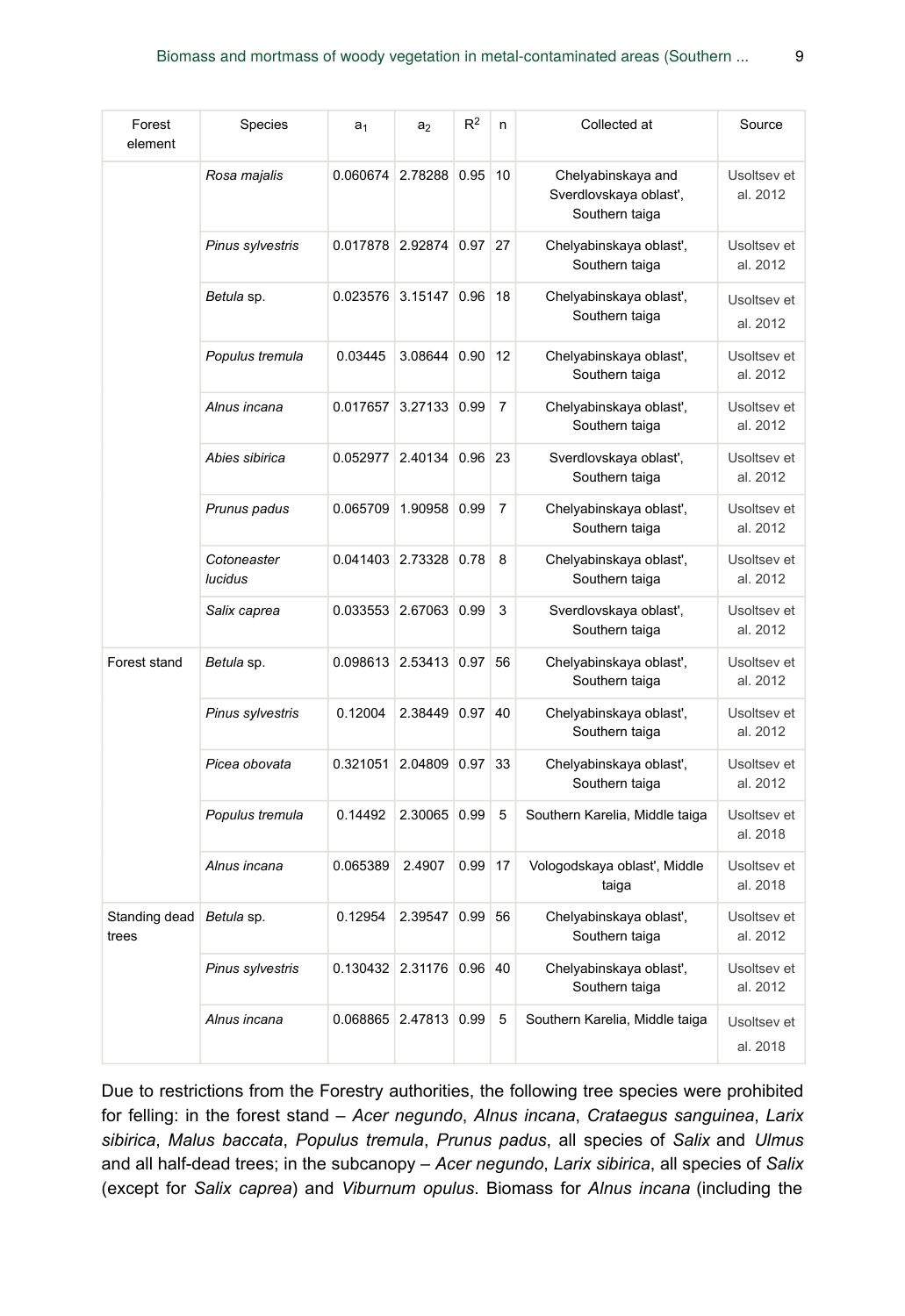mortmass of downed boles of this species) and *Populus tremula* was estimated using literature data ([Usoltsev et al. 2018](#page-17-5)).

The mortmass of the downed bole  $(P_{mot})$  was calculated, based on the volume estimations:

# P<sub>mort</sub>=V<sub>mort</sub> × p<sub>mort</sub>,

where P<sub>mort</sub> – absolute dry mortmass, kg; V<sub>mort</sub> – the volume of downed bole, m<sup>3</sup>; p<sub>mort</sub> – average density of moderately decomposed downed bole, kg/m<sup>3</sup>. The data on downed bole densities were taken as constants from literature sources ([Klimchenko et al. 2011\)](#page-16-6) for dead pine (constant for downed bole of coniferous trees,  $0.307$  kg/m<sup>3</sup>) and birch (constant for downed bole of deciduous trees,  $0.428 \text{ kg/m}^3$ ), as these species predominate in the territory of our study.

## **A detailed description of methods for determining the above-ground phytomass of model trees**

The processing of model trees was carried out in August 2010 outside the sampling plots under consideration according to the following method ([Usoltsev and Zalesov 2005](#page-17-6)).

Model trees of each species were selected in such a way as to cover the entire range of variation in their diameters, from minimum values to maximum values. The model trees were felled in August 2010 when the foliage/needles of the current year were fully formed. After felling, the tree's length was measured. First, the trunk was divided into ten sections. Then, in the middle of each section, measuring from the butt, discs were cut out making it possible to define the diameter of the trunk in the bark and without bark. These measurements were used to calculate the volumes of the tree's wood and bark. Next, the bark was removed from the discs taken at relative heights of 20, 50 and 80% of the total trunk height, the wood and bark were weighed separately with an accuracy of 0.1 g, their volume was determined and dried to a constant weight in an oven at 110°C. Then the absolute dry mass of the wood and bark were used to calculate a wood/bark proportion and the absolute dry phytomass of the wood and bark of the entire tree trunk.

The phytomass of tree crowns and their structural parts was determined after dividing the crowns into three sections of the same length, since crowns are heterogeneous in the vertical direction regarding the age and thickness of branches, branch coverage and qualitative composition of needles. After weighing each section of the crown (with an accuracy of 50 g), they were divided into leafy/needled and non-leafy/non-needled branches. Then, a sample (about 0.5 kg) was taken from each section's leafy/needled part to establish the ratio of needles and skeletal parts. For this purpose, we separated needles from the branches and then separately weighed these components' mass for each sample (with an accuracy of 1 g). The phytomass of needles and woody parts was determined according to the established ratios for each section and the entire crown. To determine the moisture content and absolute dry weight of needles and branches, samples were taken from each part of the crown and then immediately weighed with an accuracy of 0.01 g. Samples of branches were taken separately from leafy/needled and non-leafy/non-needled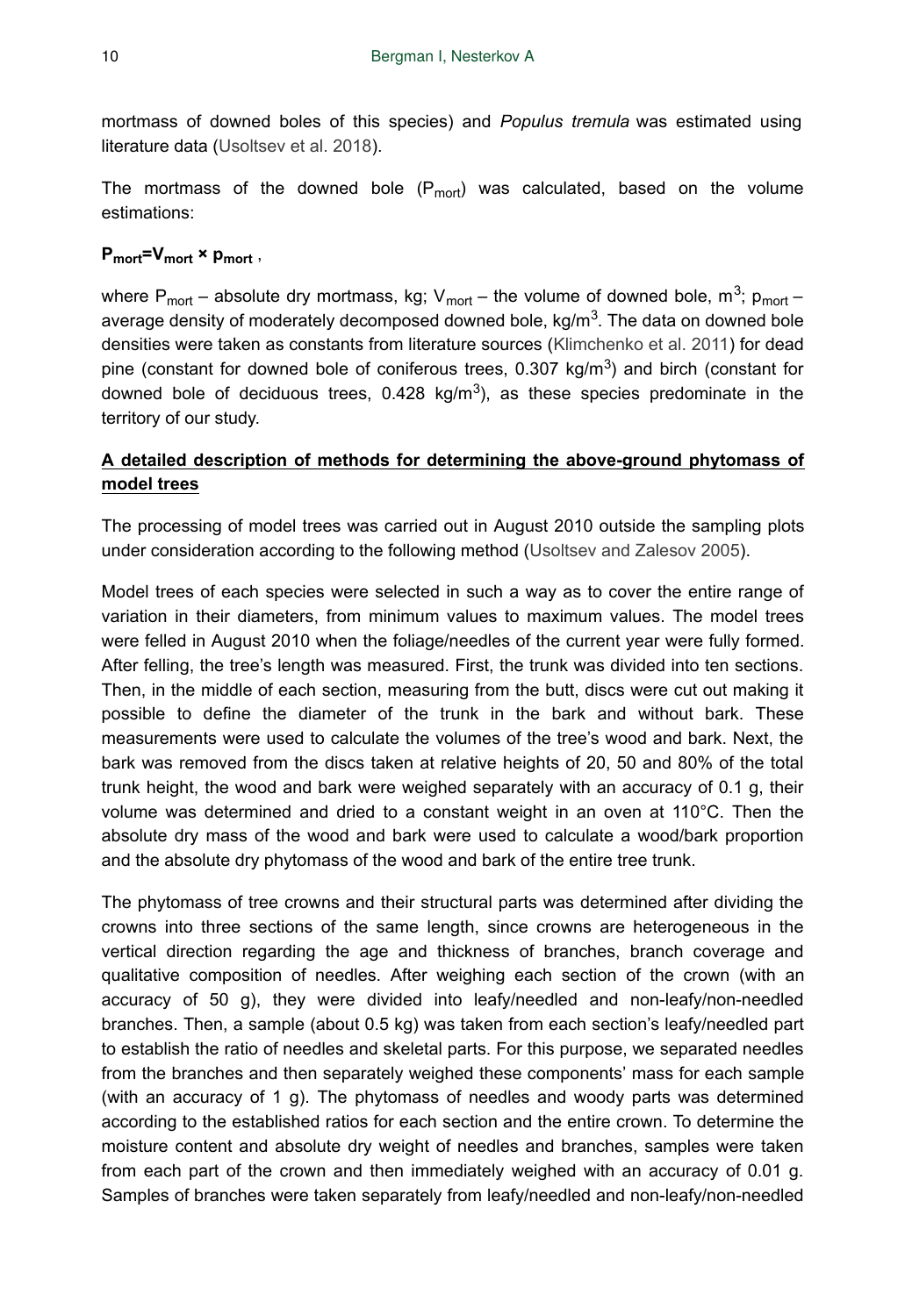branches. The obtained values were used to calculate the absolute dry weight of the needles and tree branches. Weighed portions of needles and branches were dried to constant weight in thermostats at a temperature of 110ºC.

To determine the phytomass of subcanopy trees, they were subdivided into two groups. Firstly, in height, trees less than 0.5 m were fractionated (divided into a trunk, branches and foliage). After that, they were weighed, dried at 110°C to constant weight and the above-ground absolute dry phytomass was determined. From trees more than 0.5 m in height, leafy/needled shoots were cut off with pruning shears and a sample of 100–500 g was taken and weighed; then leaves/needles were removed from the sample and it was reweighed. Then the leaves/needles and the rest of the sample were dried separately to constant weight, weighed again and the absolute dry matter content in both fractions was calculated. Their values were used to determine the absolute dry weight of the crown of the entire plant. Together with non-leafy/non-needled shoots, the trunk mass was weighed in total, dried at 110°C to constant weight, summed with the crown's phytomass and then the above-ground absolute dry phytomass was determined.

**Quality control:** Plant species identification was carried out mainly in the field; specimens with controversial species affiliation were photographed or placed in a Herbarium and identified later in a laboratory by specialists from the Institute of Plant and Animal Ecology of the Ural Branch of the Russian Academy of Sciences (IPAE UB RAS).

In the following cases, occurrences were identified only to taxonomic ranks of high levels; first, the forest elements related to coarse woody debris (downed boles, fragments of downed boles and stumps). As a rule, these elements are destroyed and reliable determination of their taxonomic affiliation is difficult even down to the family level. Second, forest elements that were absent at the study sites were added to the dataset in order to record the very fact of their absence. In this case, we found it unnecessary to detail more than to the level of the type.

# **Geographic coverage**

**Description:** The studied areas are located in the southern taiga subzone of the Southern Urals, in the vicinity of Karabash (polluted sites) and 20 km south of Karabash (sites with a background level of pollution). The same set of habitats represents both polluted and nonpolluted areas: pine, birch and floodplain forests, reed swamp, sparse birch stand, marshy meadow and dump of household waste.

**Coordinates:** 55.3222 and 55.4993 Latitude; 60.1092 and 60.2733 Longitude.

### **Taxonomic coverage**

**Description:** General taxonomic coverage is 1 phylum, 2 classes, 7 orders, 8 families, 19 genera and 23 species of woody vegetation (Table [4\)](#page-11-0).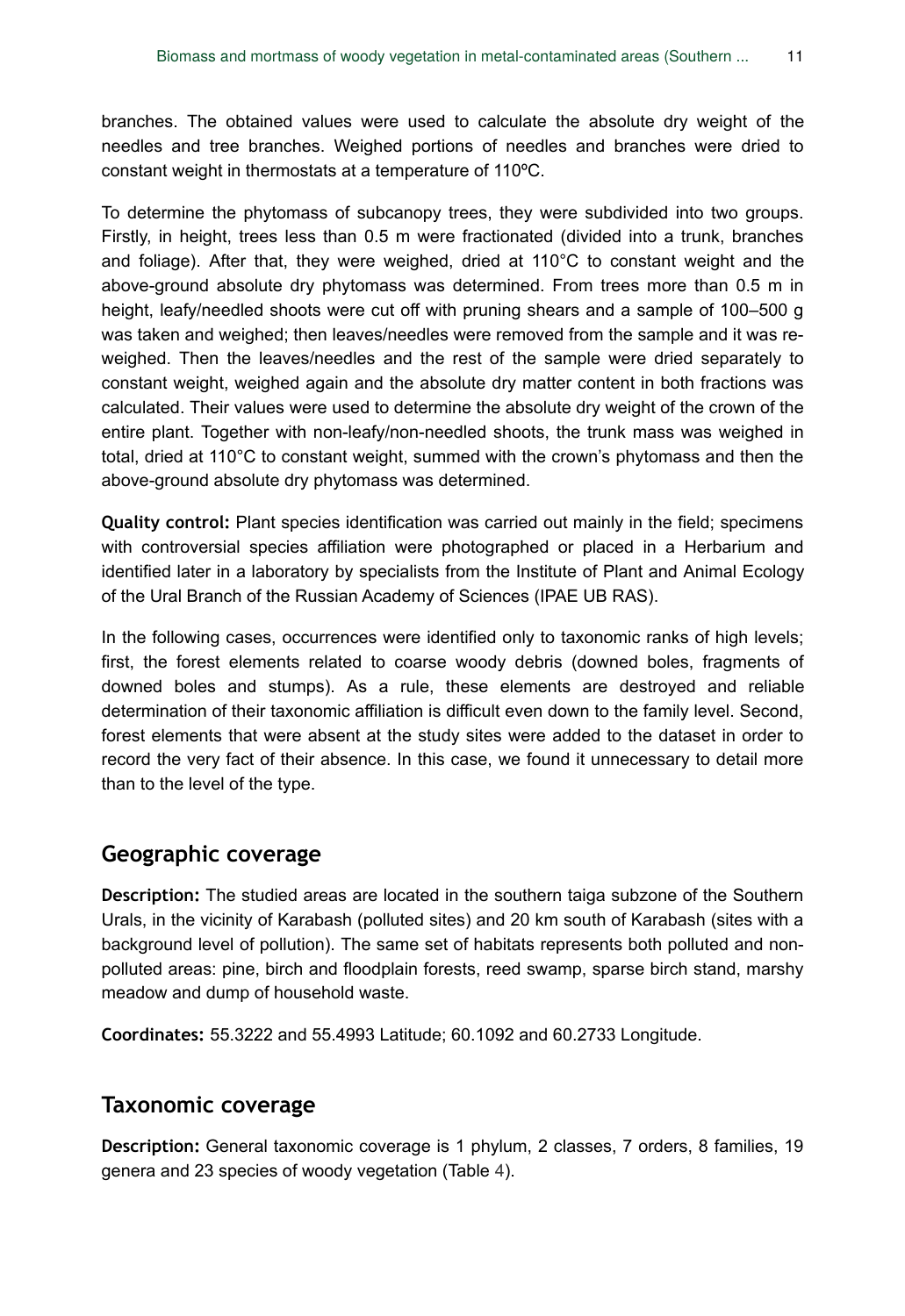<span id="page-11-0"></span>

| Table 4.<br>Distribution of occurrences with the lowest taxon rank identified |                                     |                   |     |    |     |                                  |      |  |
|-------------------------------------------------------------------------------|-------------------------------------|-------------------|-----|----|-----|----------------------------------|------|--|
| Group of forest elements   Forest element                                     |                                     | <b>Taxon rank</b> |     |    |     |                                  |      |  |
|                                                                               |                                     | Phylum            |     |    |     | Class Family Genus Species Total |      |  |
| Forest stand                                                                  | Forest stand                        |                   |     |    | 498 | 745                              | 1243 |  |
|                                                                               | Half-dead tree of a forest stand 33 |                   |     |    | 19  | 11                               | 63   |  |
| Subcanopy                                                                     | Subcanopy                           |                   |     |    | 14  | 3410                             | 3424 |  |
| Coarse woody debris                                                           | Standing dead tree                  | 19                |     |    | 217 | 91                               | 327  |  |
|                                                                               | Downed bole                         | 25                | 144 | 9  |     |                                  | 178  |  |
|                                                                               | Fragment of downed bole             | 30                | 52  | 3  |     |                                  | 85   |  |
|                                                                               | Stump                               | 451               | 15  |    |     |                                  | 466  |  |
| <b>Total</b>                                                                  |                                     | 558               | 211 | 12 | 748 | 4257                             | 5786 |  |

It should be noted that the mature birch trees, presented in the dataset, are identified to genus. The birch is the only species which was not identified by biological species, but by genus ([Novikova 2016](#page-17-7)) since different growing conditions determine a large variability of morphological characters in individual species. Vetchinnikova [\(Vetchinnikova 2004](#page-17-8)) noted that, "... the phylogeny and relationships of species in the genus *Betula* are rather complex; therefore its systematics is extremely difficult and requires new methodological approaches". Nevertheless, young plants of the genus *Betula* were quickly identified to species by the presence/absence of pubescence on the leaf blades.

It is also worth adding that only a few members of the genus *Salix* have been identified as species. The overlap of the ranges of many willow species and their close phylogenetic relationship contributed to the emergence of a significant number of natural hybrids in willows (about 90 hybrid forms have been described) [\(Antsiferov 1984](#page-16-7)), which significantly complicates the identification of their species.

**Taxa included:**

| Rank   | <b>Scientific Name</b> |
|--------|------------------------|
| class  | Magnoliopsida          |
| order  | <b>Dipsacales</b>      |
| family | Adoxaceae              |
| order  | Fabales                |
| family | Fabaceae               |
| order  | Fagales                |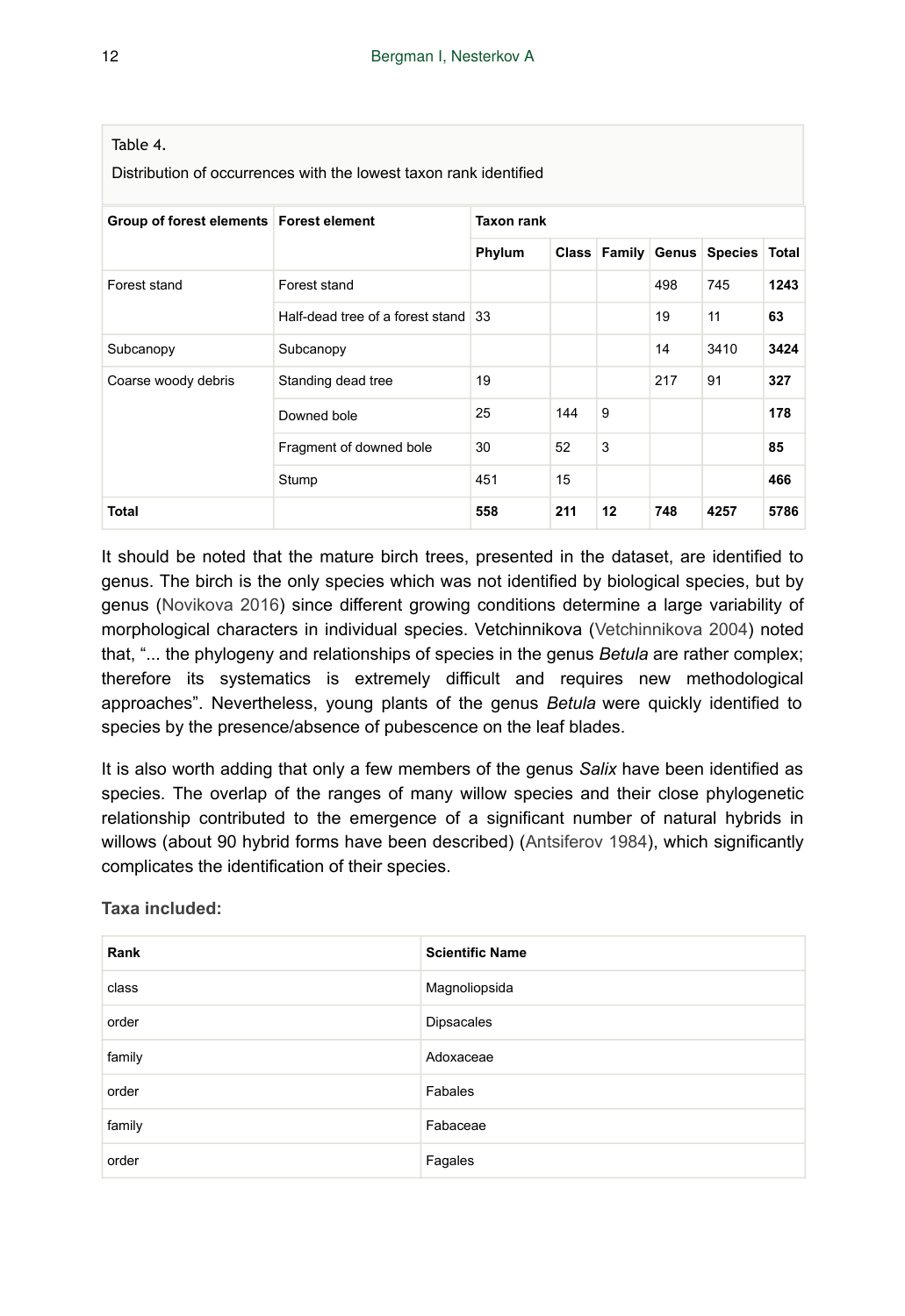| family | Betulaceae   |
|--------|--------------|
| order  | Malpighiales |
| family | Salicaceae   |
| order  | Rosales      |
| family | Rosaceae     |
| family | Ulmaceae     |
| order  | Sapindales   |
| family | Sapindaceae  |
| class  | Pinopsida    |
| order  | Pinales      |
| family | Pinaceae     |

## **Temporal coverage**

**Data range:** 2012-7-10 - 2012-7-20.

## **Usage licence**

**Usage licence:** Creative Commons Public Domain Waiver (CC-Zero)

### **Data resources**

**Data package title:** Biomass and mortmass of woody vegetation in metal-contaminated areas (Southern Urals, Russia)

**Resource link:** [https://ipt.ipae.uran.ru/resource?r=frm\\_bergman\\_2012&v=1.4](https://ipt.ipae.uran.ru/resource?r=frm_bergman_2012&v=1.4)

**Number of data sets:** 1

**Data set name:** Woody vegetation under industrial pollution (Southern Urals, Russia): modifying influence of habitat conditions

**Download URL:** <https://www.gbif.org/dataset/61384edd-2d0a-437b-8cf0-ff4d2dfcc0da>

**Data format:** sampling event

**Data format version:** 1.4

**Description:** The dataset ([Bergman and Nesterkov 2021](#page-16-8)) includes the results of an assessment of the woody vegetation biomass at seven habitats (pine, birch and floodplain forests, reed swamp, sparse birch stand, marshy meadow and dump of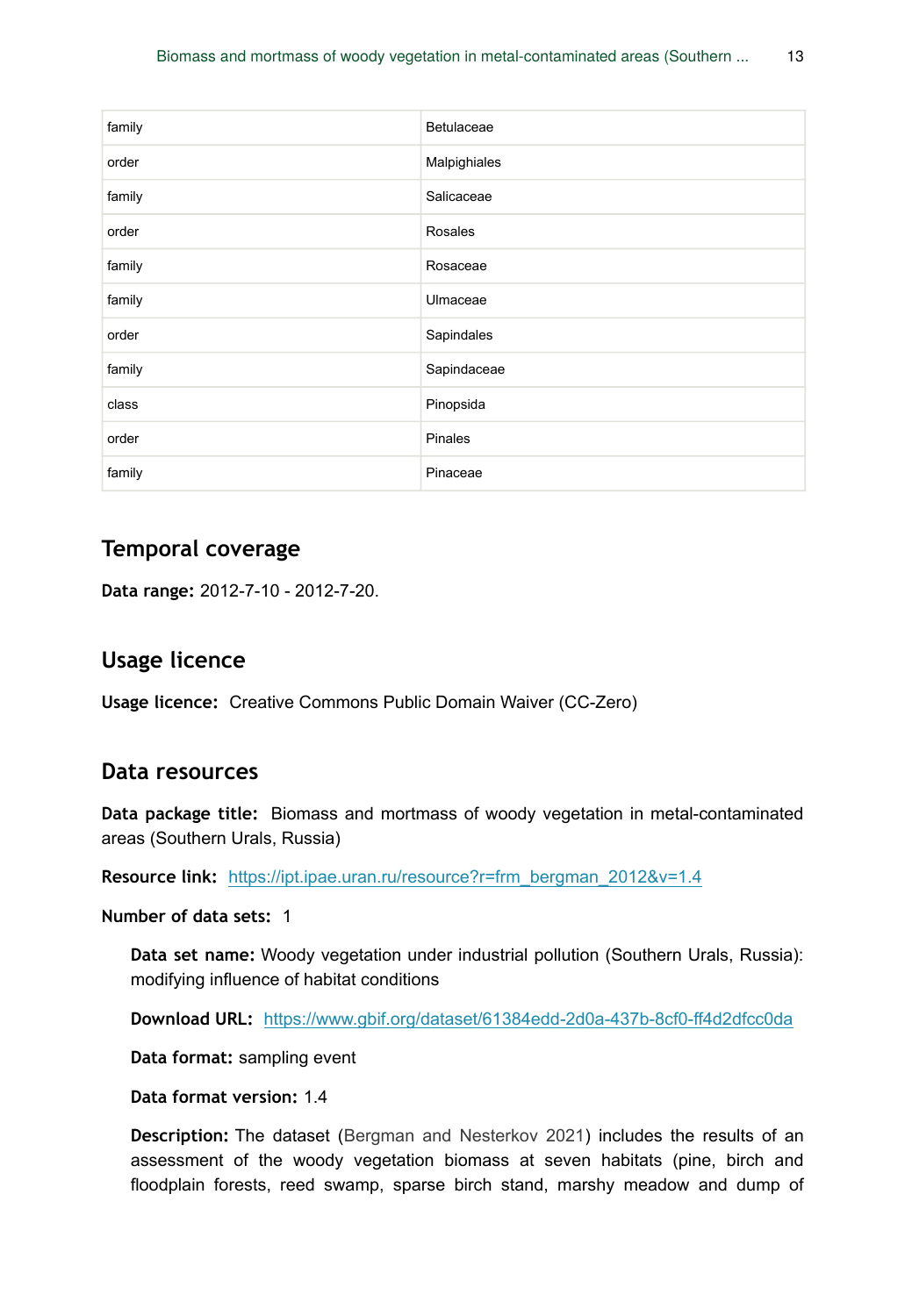household waste) of areas with different levels of industrial pollution in vicinities of the Karabash, the Southern Urals. Karabash Copper Smelter (KCS) is one of Russia's most significant point polluters; the main components of its emissions are heavy metals, dust and sulphur dioxide. Parameters of woody vegetation (diameter at breast height, diameter at root collar level and biomass) were estimated for seven forest elements: forest stand, subcanopy, half-dead tree of a forest stand and four types of coarse woody debris (downed bole, fragment of downed bole, standing dead tree and stump) at 41 sampling plots (20 at non-polluted and 21 at polluted areas) and 165 subplots (81 and 84, respectively). The dataset includes 411 sampling events (estimation events of the forest elements at sampling plots and subplots), corresponding to 5786 occurrences (estimations of the woody vegetation components) observed during July 2012. For most woody vegetation components (72%), an estimate of the above-ground phytomass is given. For each sampling event, information on the presence or absence of woody vegetation species at the considered habitats is provided. The dataset can be used for environmental monitoring, sustainable forest management, modelling forest productivity considering global changes, studying the structure and biodiversity of forest cover and assessing forests' carbon-sequestration capacity. In addition, the dataset provides information about different forest ecosystems under the influence of strong industrial pollution.

| <b>Column label</b>  | <b>Column description</b>                                                                                                                                                           |
|----------------------|-------------------------------------------------------------------------------------------------------------------------------------------------------------------------------------|
| eventID              | An identifier for the set of information associated with an Event (an identifier of the<br>sampling plot with information about the forest element type encoded).                   |
| occurrenceID         | An identifier for the Occurrence (an estimation of the forest element parameters<br>with information about the forest element type encoded).                                        |
| country              | The name of the country or major administrative unit in which the Location occurs<br>(Russian Federation).                                                                          |
| stateProvince        | The specific description of the place (Chelyabinskaya Oblast').                                                                                                                     |
| municipality         | The full, unabbreviated name of the next smaller administrative region than county<br>in which the Location occurs (Karabash or Miass).                                             |
| locality             | The specific description of the place (Karabash, Novoandreevka or Tyelga).                                                                                                          |
| countryCode          | The standard code for the country in which the Location occurs (RU).                                                                                                                |
| ownerInstitutionCode | The name (or acronym) in use by the institution having ownership of the object(s)<br>or information referred to in the record (Institute of Plant and Animal Ecology<br>$(IPAE)$ ). |
| locationID           | An identifier for the set of location information.                                                                                                                                  |
| basisOfRecord        | The specific nature of the data record (HumanObservation).                                                                                                                          |
| samplingProtocol     | The description of the method or protocol used during an Event (a complete<br>estimation of woody vegetation trunk diameters at breast height using a caliper).                     |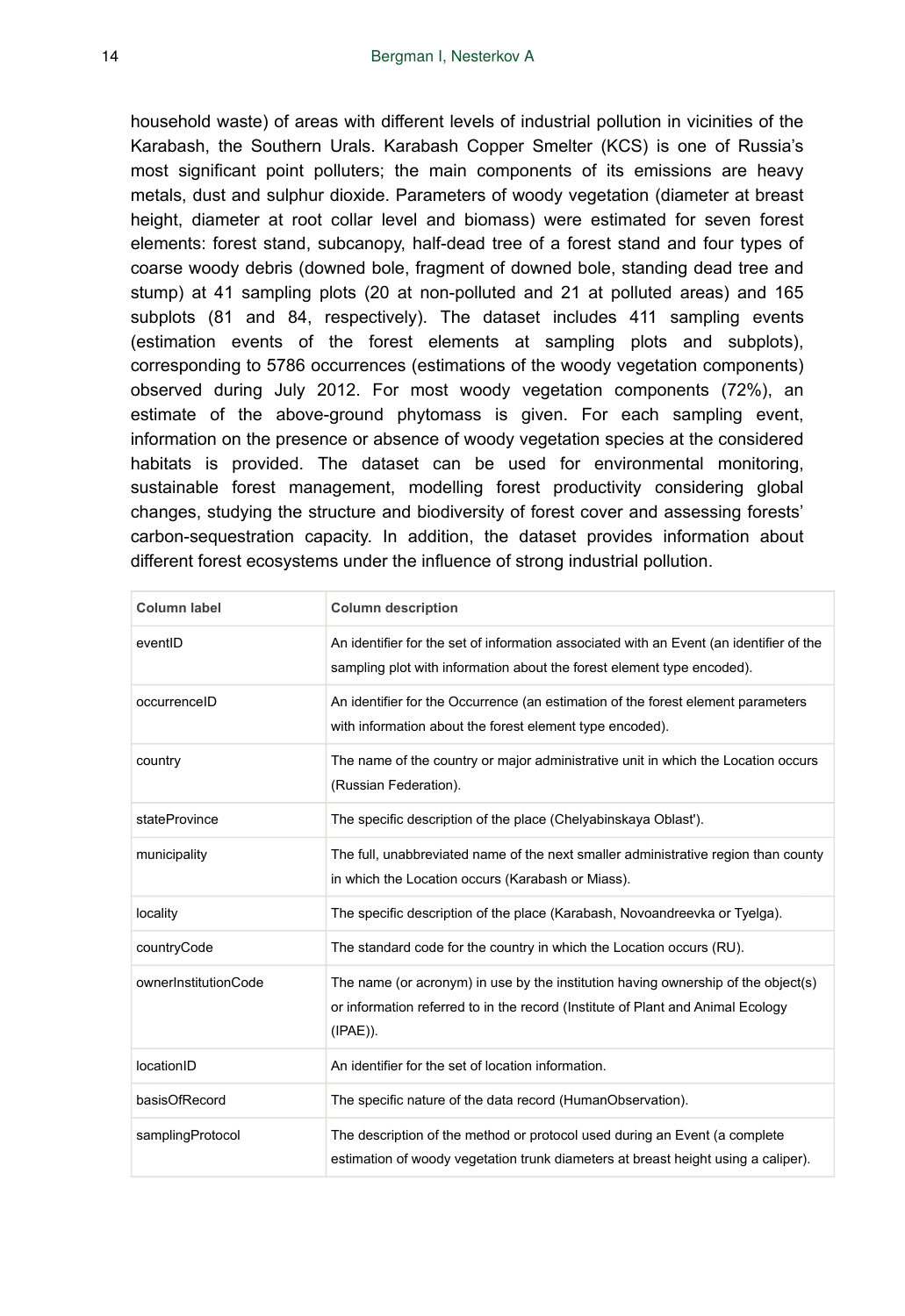| samplingEffort                | The amount of effort expended during an Event (a time period to estimate<br>parameters of all woody vegetation elements at the sampling plot).                                                              |
|-------------------------------|-------------------------------------------------------------------------------------------------------------------------------------------------------------------------------------------------------------|
| sampleSizeValue               | A numeric value for a measurement of the size of a sample in a sampling event (an<br>area of the sampling plot).                                                                                            |
| sampleSizeUnit                | The unit of measurement of the size of a sample in a sampling event (square<br>metres).                                                                                                                     |
| occurrenceRemarks             | Comments or notes about the Occurrence (a notes on the calculation and<br>availibility of biomass data).                                                                                                    |
| eventDate                     | The date-time during which an Event occurred.                                                                                                                                                               |
| year                          | The four-digit year in which the Event occurred, according to the Common Era<br>Calendar (2012).                                                                                                            |
| month                         | The ordinal month in which the Event occurred (7).                                                                                                                                                          |
| decimalLatitude               | The geographic latitude (in decimal degrees, using the spatial reference system<br>given in geodeticDatum) of the geographic centre of a Location.                                                          |
| decimalLongitude              | The geographic longitude (in decimal degrees, using the spatial reference system<br>given in geodeticDatum) of the geographic centre of a Location.                                                         |
| geodeticDatum                 | The ellipsoid, geodetic datum or spatial reference system (SRS) upon which the<br>geographic coordinates given in decimalLatitude and decimalLongitude are based<br>(WGS84).                                |
| coordinateUncertaintyInMetres | The horizontal distance (in metres) from the given decimalLatitude and<br>decimalLongitude describing the smallest circle containing the whole of the<br>Location (10 metres).                              |
| maximumElevationInMetres      | The upper limit of the range of elevation (altitude, usually above sea level), in<br>metres.                                                                                                                |
| habitat                       | A category of the habitat in which the Event occurred (pine forest, birch forest,<br>floodplain forest, reed swamp, sparse birch stand, marshy meadow and dump of<br>household waste).                      |
| <b>locationRemarks</b>        | Comments or notes about the Location. The investigated areas are subdivided into<br>"polluted" and "non-polluted"; perimeters of the sampling plots or subplots (in<br>metres) are given.                   |
| eventRemarks                  | Comments or notes about the Event. A forest element within the event (forest<br>stand, subcanopy, half-dead tree of a forest stand, downed bole, fragment of<br>downed bole, standing dead tree and stump). |
| scientificName                | The full scientific name, with authorship and date information.                                                                                                                                             |
| scientificNameAuthorship      | The authorship information for the scientificName formatted according to the<br>conventions of the applicable nomenclaturalCode.                                                                            |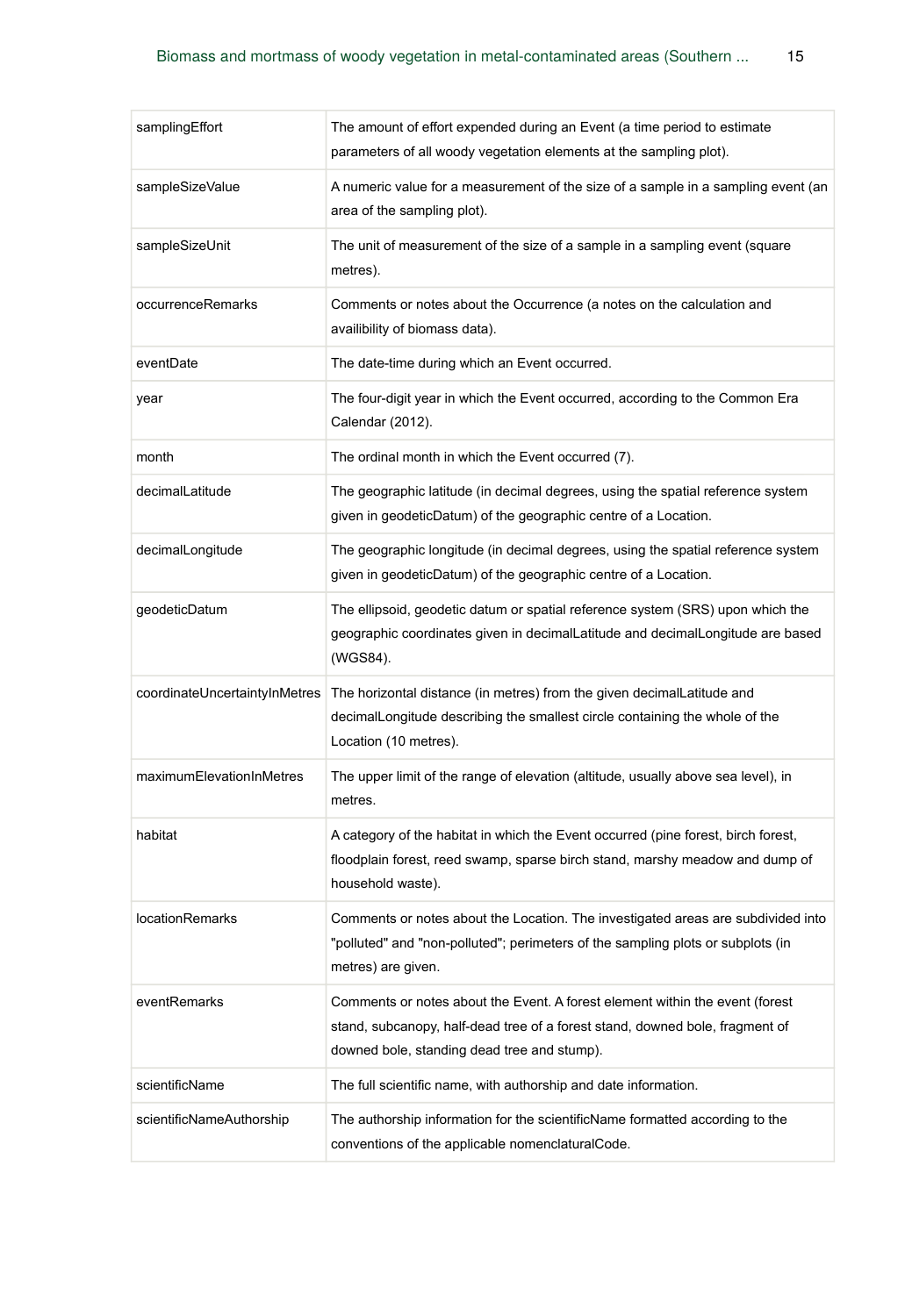| recordedBy                   | A list (concatenated and separated) of names of people, groups or organisations<br>responsible for recording the original Occurrence.                                                                    |
|------------------------------|----------------------------------------------------------------------------------------------------------------------------------------------------------------------------------------------------------|
| identifiedBy                 | A list (concatenated and separated) of names of people, groups or organisations<br>who assigned the Taxon to the subject.                                                                                |
| kingdom                      | The full scientific name of the kingdom in which the taxon is classified.                                                                                                                                |
| phylum                       | The full scientific name of the phylum or division in which the taxon is classified.                                                                                                                     |
| class                        | The full scientific name of the class in which the taxon is classified.                                                                                                                                  |
| order                        | The full scientific name of the order in which the taxon is classified.                                                                                                                                  |
| family                       | The full scientific name of the family in which the taxon is classified.                                                                                                                                 |
| genus                        | The full scientific name of the genus in which the taxon is classified.                                                                                                                                  |
| specificEpithet              | The name of the first or species epithet of the scientificName.                                                                                                                                          |
| taxonRank                    | The taxonomic rank of the most specific name in the scientificName.                                                                                                                                      |
| occurrenceStatus             | A statement about the presence or absence of a Taxon at a Location.                                                                                                                                      |
| measurementValue             | The value of the measurement, fact, characteristic or assertion (measurements of<br>the tree trunk diameters).                                                                                           |
| measurementType              | The nature of the measurement, fact, characteristic or assertion (two types of<br>estimations of the tree trunk diameters, the DBH (diameter at breast heght) and the<br>diameter at root collar level). |
| measurementAccuracy          | The description of the potential error associated with the measurementValue.                                                                                                                             |
| measurementUnit              | The units associated with the measurement Value (centimetre).                                                                                                                                            |
| measurementDeterminedBy      | A list (concatenated and separated) of names of people who determined the value<br>of the MeasurementOrFact (Igor E. Bergman).                                                                           |
| measurementMethod            | A description of the method or protocol used to determine the measurement, fact,<br>characteristic or assertion ("caliper," "pole caliper" or "caliper   measuring tape").                               |
| measurementRemarks           | Comments or notes accompanying the MeasurementOrFact (if possible, each<br>forest element's specimen is assigned to decidious or coniferous).                                                            |
| <i>identificationRemarks</i> | Comments or notes about the Identification.                                                                                                                                                              |
| organismQuantity             | A number or enumeration value for the quantity of organisms (the biomass of forest<br>element's specimens).                                                                                              |
| organismQuantityType         | The type of quantification system used for the quantity of organisms (kilogram).                                                                                                                         |

# **Acknowledgements**

The research was supported by Russian Foundation for Basic Research (RFBR), projects no. 12-05-00811 and 08-04-91766.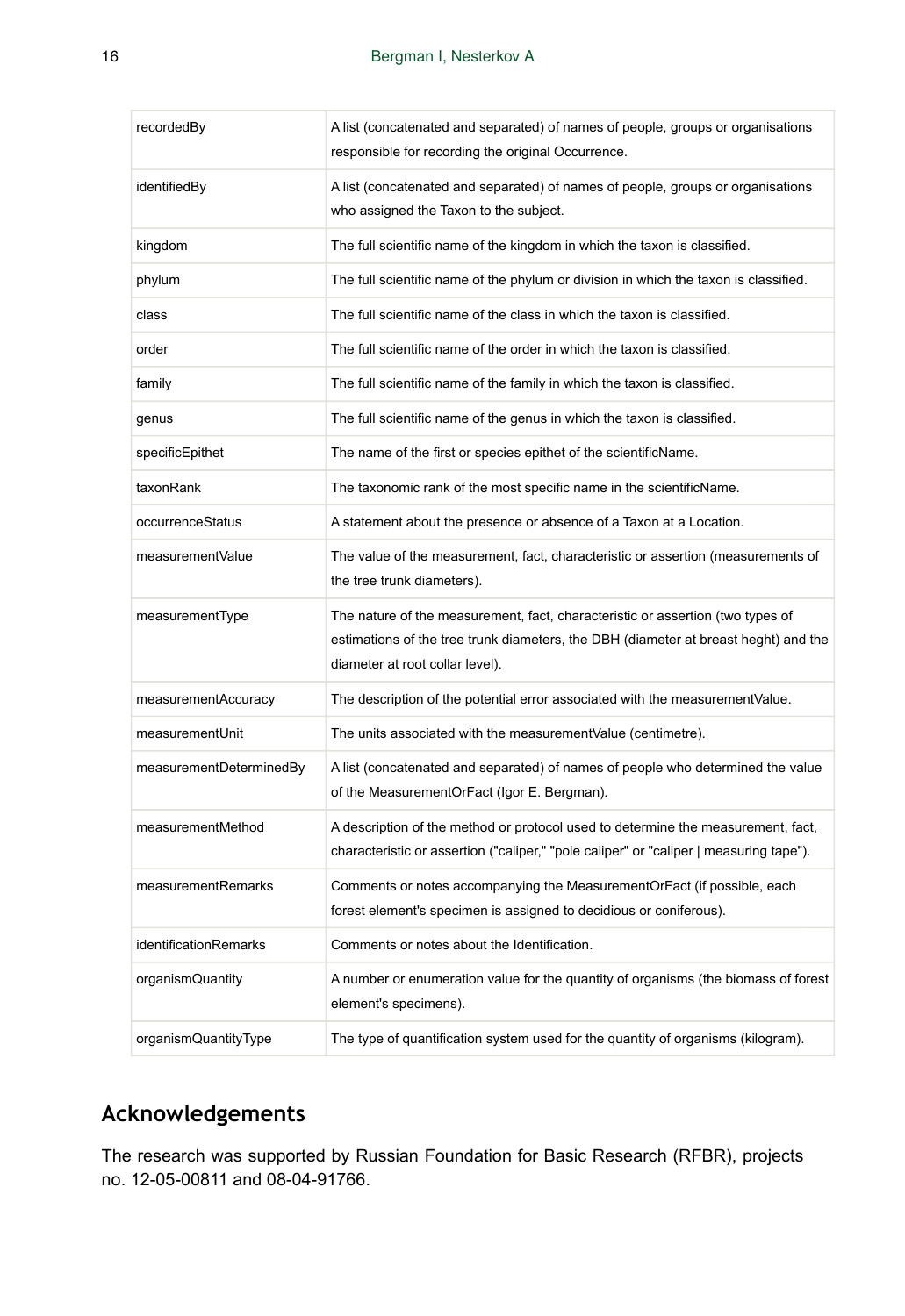We express our gratitude to N.V. Zolotareva for help in identifying the species of woody plants, T.Yu. Gaberstein for active participation in forest inventory work, A.F. Urazova, A.V. Bornikov, A.S. Zhanabaeva, A.S. Kasatkin, E.V. Barakovskikh and N.V. Nakay for help in processing model plants. We thank Professor V.A. Usoltsev for organising the sampling and processing of model plants. We are grateful to Yu.A. Davydova and S.V. Mukhacheva, who provided organisational and financial support for the work.

# **Author contributions**

Igor Bergman – fieldwork, species identification, dataset compilation, manuscript preparation. Alexey Nesterkov – dataset preparation, dataset publishing, manuscript preparation.

# **References**

- <span id="page-16-7"></span>• Antsiferov GI (1984) Iva. [Willow]. Lesnaya Promyshlennost, Moskow, 101 pp. [In Russian].
- <span id="page-16-8"></span>• Bergman I, Nesterkov A (2021) Woody vegetation under industrial pollution (Southern Urals, Russia): modifying influence of habitat conditions. Dataset/Samplingevent. 1.1. Institute of Plant and Animal Ecology (IPAE). URL: [https://ipt.ipae.uran.ru/resource?](https://ipt.ipae.uran.ru/resource?r=frm_bergman_2012&v=1.1) [r=frm\\_bergman\\_2012&v=1.1](https://ipt.ipae.uran.ru/resource?r=frm_bergman_2012&v=1.1)
- <span id="page-16-0"></span>• Bergman IE, Vorobeychik EL, Zhdanova TY (2013) Izmeneniye stroyeniya drevostoyev pod deystviyem atmosfernogo zagryazneniya: modifitsiruyushcheye vliyaniye usloviy ekotopa [Changes in the structure of forest stands under the influence of atmospheric pollution: the modifying effect of ecotope conditions]. Mezhdunarodnyy Zhurnal Prikladnykh i Fundamental'nykh Issledovaniy (8)25‑27. [In Russian].
- <span id="page-16-2"></span>• Bobkova KS, Kuznetsov MA, Osipov AF (2015) Zapasy krupnykh drevesnykh ostatkov v yel'nikakh sredney taygi Yevropeyskogo Severo-Vostoka [Stocks of coarse woody debris in the spruce forests of the middle taiga of the European North-East]. Izvestiya Vysshikh Uchebnykh Zavedeniy. Lesnoy Zhurnal (2)9‑21. [In Russian].
- <span id="page-16-1"></span>• Fowler A, Low K, Stone J (2002) Earth observation for sustainable development: Using space-based technology for monitoring Canada's forests. Information Forestry6‑7.
- <span id="page-16-4"></span>• Harmon ME, Franklin JF, Swanson FJ, Sollins P, Gregory SV, Lattin JD, Anderson NH, Cline SP, Aumen NG, Sedell JR, Lienkaemper GW, Cromack K, Cummins KW (2004) Ecology of coarse woody debris in temperate cosystems. Advances in Ecological Research59‑234. [https://doi.org/10.1016/s0065-2504\(03\)34002-4](https://doi.org/10.1016/s0065-2504(03)34002-4)
- <span id="page-16-3"></span>• Karjalainen L, Kuuluvainen T (2002) Amount and diversity of coarse woody debris within a boreal forest landscape dominated by Pinus sylvestris in Vienansalo wilderness, eastern Fennoscandia. Silva Fennica 36 (1). <https://doi.org/10.14214/sf.555>
- <span id="page-16-6"></span>• Klimchenko AV, Verkhovets SV, Slinkina OA, Koshurnikova NN (2011) Zapasy krupnykh drevesnykh ostatkov v srednetayezhnykh ekosistemakh Priyeniseyskoy Sibiri [Stocks of coarse woody debris in the middle taiga ecosystems of the Yenisei Siberia]. Geografiya i Prirodnyye Resursy (2)91‑97. [In Russian].
- <span id="page-16-5"></span>• Kofman GB (1986) Rost i forma derev'yev. [Growth and shape of trees]. Nauka, Novosibirsk, 211 pp. [In Russian].